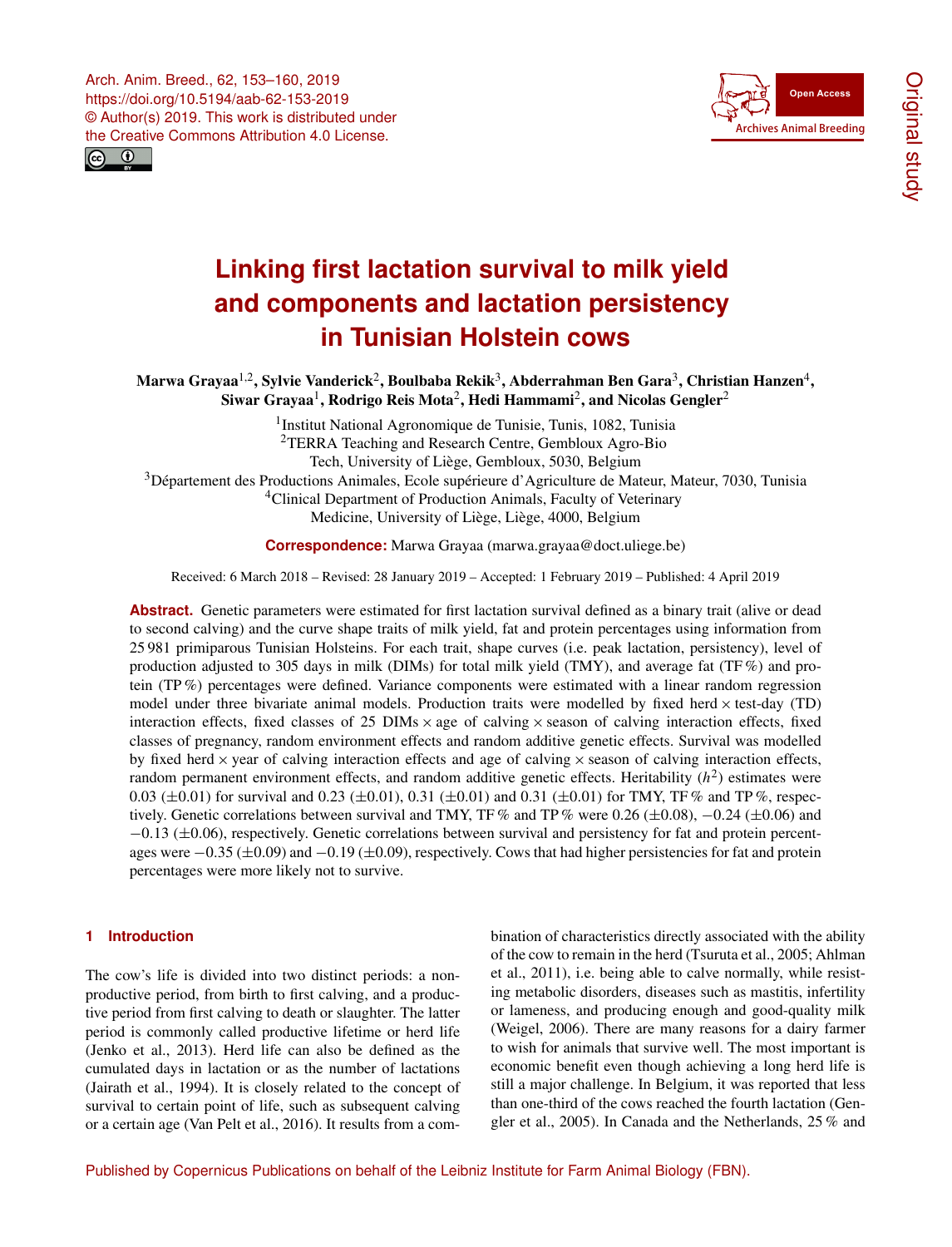13 % of primiparous cows left the herd during their first lactation, respectively (Jairath et al., 1998; Van Pelt et al., 2016). Ajili et al. (2007) reported that in Tunisia more than 57 % of cows were culled after the first two lactations, and only 7 % of them reached their fifth lactation. This is a situation that has fundamentally not changed in recent years.

Animal breeding can be a tool to improve cow survival since it is additive and cumulative. However, the selection and breeding decisions have to be made early in a cow's life although survival information is only available at the end of life. That makes selection for survival difficult. A crucial element is the modelling of the dairy cow's survival. Two extreme types of models are used. The first type is proportional hazard function based on survival models (Ducrocq et al., 1988; Ducrocq and Sölkner, 1994). These models are defined as single-trait as they model survival from day to day (Ducrocq and Sölkner, 1994). The second type is multi-trait models in which the survival to a fixed point in the productive life (e.g. each lactation) is a different trait (Jairath et al., 1998). Equivalent random regression implementations of the latter strategy were proposed by Gengler et al. (2005) and Van Pelt et al. (2016). By considering fixed points in the life of dairy cows (e.g. alive or dead to second calving), these models represent longevity as survival to that point. These models have the major advantage that survival is genetically no longer considered to be the same trait during the whole productive life. This is a valid hypothesis given the fact that the culling risk is higher in later parities than in earlier parities (De Vries et al., 2010). Furthermore, it has been reported that correlations of lactation survival between parities are different from unity (Jairath et al., 1998; Gengler et al., 2005; Van Pelt et al., 2015). Given this situation, survival may be defined as a binary trait and, therefore, in theory, should be fitted by a non-linear model (Gianola, 1982). Nevertheless, no clear advantage of using univariate non-linear over linear models was reported for binary or even categorical traits (Matos et al., 1997; Phocas and Laloë, 2003; Vanderick et al., 2014). However, bivariate linear-threshold models may show greater advantages than bivariate linear–linear models (Varona et al., 1999; Ramirez-Valverde et al., 2001), but they require greater computations and rely on specific assumptions. Therefore, most countries use linear models in their national genetic evaluation routine for lactation survival although such data violate the assumption of normality (Interbull, 2017).

The correlation estimates between early indicator traits and survival traits are of great interest. A long history of studies has linked survival to milk yield (Pool et al., 2003; Ajili et al., 2007). More specifically, M'hamdi et al. (2010) reported that survival was mainly influenced by milk yield in Tunisia. These authors did not address in detail the relationships between survival and a more detailed description of the milk yield across lactation (lactation curve shape and milk composition). To our knowledge, there are few studies linking survival to the shape of the lactation curve (Reents et al., 1996; Cole and Null, 2009). In the past, there were some efforts to make use of pre-established lactation curve shape traits, i.e. by defining the lactation persistency as the ability to maintain constant yield during lactation (Gengler, 1996) or in the context of linking lactation curve shape to disease traits (Harder et al., 2006). These efforts could not be considered a success since persistency definitions are much more diverse and since estimated correlations suffered from the lack of control by other variations (e.g. overall level of production) as mentioned by Gengler (1996). Therefore, the aim of the present study was to link the lactation curve shape of milk yield (represented as level and persistency) and major milk components (fat and protein percentage level and persistency) to survival of first lactation in primiparous Tunisian Holstein cattle.

# **2 Material and methods**

#### 2.1 Data

Pedigree and daily milk yield (MY), fat percentage  $(F\%)$ and protein percentage  $(P\%)$  test-day (TD) records of 25 981 primiparous Tunisian Holstein cows that participated in the official milk recording in the period from 2000 to 2014 were provided by the Tunisian Genetic Improvement Center (Tunisian Livestock and Pasture Office). The animals came from 34 herds located in the north (24), central (3) and eastern regions (7) of Tunisia. Each herd consisted of at least 50 cows in order to keep informative herds (Van Pelt et al., 2016). Cows aged less than 20 or more than 42 months at first calving were excluded. Ages at calving were divided into five classes:  $\epsilon = 25$ ; 26 to 27; 28 to 29; 30 to 31; and > 31 months. Seasons of calving were separated into four classes: fall (from September to November), winter (from December to February), spring (from March to May) and summer (from June to August). The pregnancy status was defined by gestation month: first to ninth  $(n = 9$  classes). Test-day records of daily  $MY < 3$  and  $> 80$  kg,  $F\% < 1.5$ and  $> 9\%$ , and  $P\% < 1$  and  $> 7\%$  were excluded following Hammami et al. (2008), who worked on similar data. Test-day records between 5 and 305 days in milk (DIMs) remained for further analyses. Lactations with the first TD exceeding 82 days from calving were deleted. Only cows having at least three TDs were kept. Pedigree information was traced back five generations, resulting in a pedigree file with 1054 sires of which 202 had more than 30 daughters. Descriptive statistics of the edited dataset are presented in Table 1.

# 2.2 Trait definition

*Persistency and peak*. In this study, persistency was defined following Jamrozik et al. (1997) as the difference between the values at DIM 280 (i.e. MY280 – MY at DIM 280; F280  $- F$ % at DIM 280; P280 – P% at DIM 280) and at the peak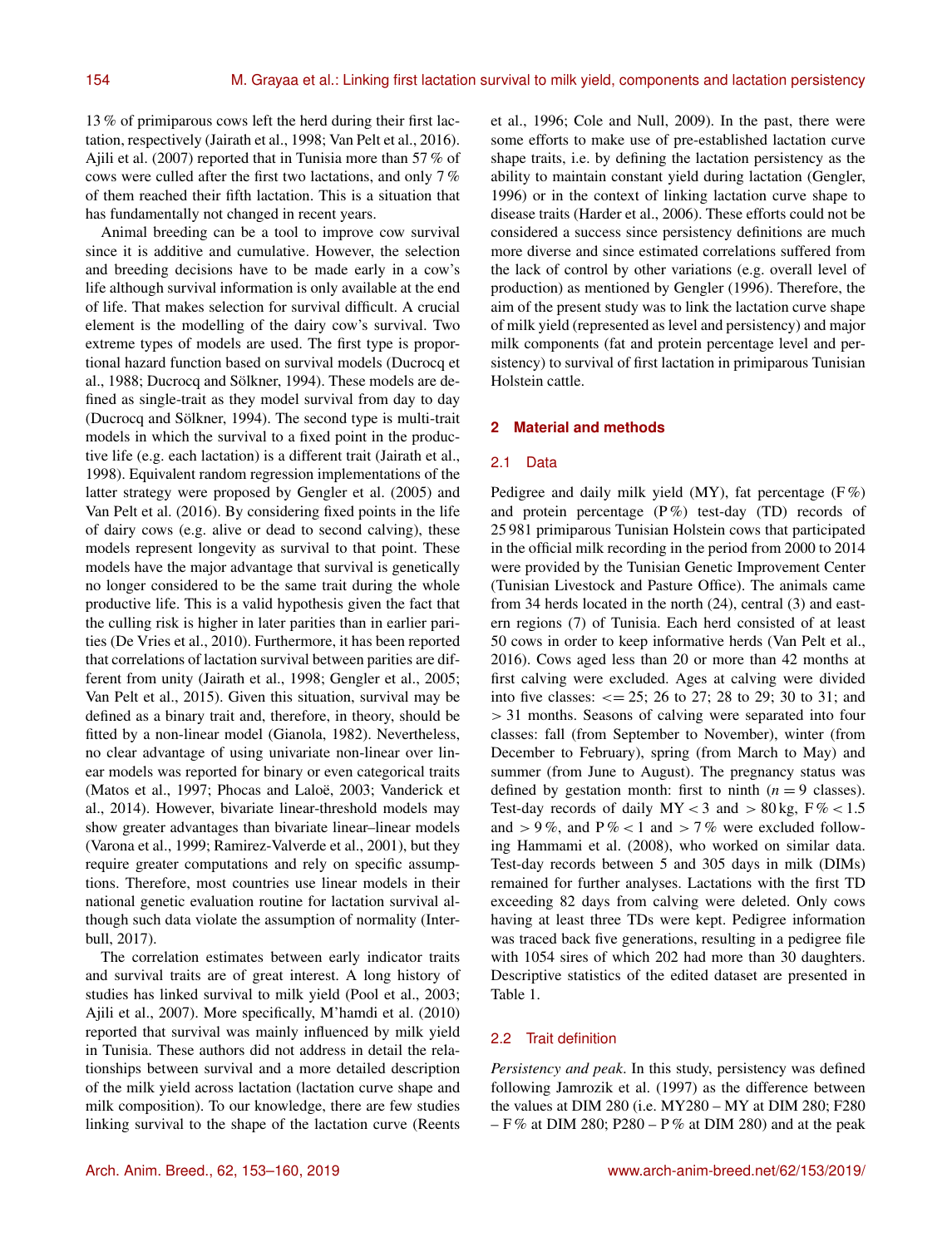**Table 1.** Descriptive statistics.

| Trait                                    | Mean  | <b>SD</b> | Minimum | Maximum |
|------------------------------------------|-------|-----------|---------|---------|
| Milk yield ( $n = 150955$ )              |       |           |         |         |
| Number of test-day records per lactation | 6.23  | 1.32      | 3.00    | 8.00    |
| Milk yield test-day records              | 20.70 | 7.50      | 3.10    | 6.90    |
| Fat percentage $(n = 121208)$            |       |           |         |         |
| Number of test-day records per lactation | 4.93  | 1.75      | 3.00    | 8.00    |
| Fat percentage test-day records          | 3.38  | 0.71      | 1.51    | 9.00    |
| Protein percentage ( $n = 130769$ )      |       |           |         |         |
| Number of test-day records per lactation | 5.39  | 1.60      | 3.00    | 8.00    |
| Protein percentage test-day records      | 3.12  | 0.39      | 101     | 7.00    |

(i.e. MY60 – MY at DIM 60; F60 – F% at DIM 60; P60 – P % at DIM 60).

*Level of production*. These traits were defined as total MY (TMY) and average  $F$ % (TF%) and P% (TP%) over 305 DIMs.

*Lactation survival*. The survival trait was defined as a binary trait (alive or dead to second calving). We have chosen to analyse survival during first lactation, due to the rapid availability of information for survival and the lower complexity of data modelling. Moreover, a high genetic correlation with third-lactation survival was found (results not shown). Similar results were also reported by Gengler et al. (2005). A cow was considered to have survived its first lactation if a cow had at least one TD from the second lactation and was coded as 2. A cow was considered to be dead if she did not have a subsequent lactation and was coded as 1. Finally, the cows studied inevitably had a first lactation but not necessarily a second lactation because they could leave the herd before calving again. Since TD records used in this study were taken until the end of 2014 and the occurrence of a second calving was checked up to 21 October 2017, we considered that cows had sufficient opportunity to calve again. Given the fact that there is little inter-farm commerce of older cows in Tunisia we expect that this way of procedure generates reliable survival values.

# 2.3 Model

Three bivariate analyses (MY,  $P\%$  or  $F\%$  TD with survival) using a linear random regression model were performed. The model was written with matrix notation as follows:

$$
y = Xb + Q(Za + Zp) + e,
$$
 (1)

where y is a vector of MY,  $F\%$  or P% and survival; b is a vector of fixed effects, herd  $\times$  TD, classes of 25 DIMs  $\times$  age of calving  $\times$  season of calving and pregnancy for production traits, and herd  $\times$  year of calving and age of calving  $\times$  season of calving for survival;  $\boldsymbol{a}$  and  $\boldsymbol{p}$  are vectors of random re-

gression coefficients for additive genetic and permanent environment effects, respectively;  $Q$  is a matrix for the modified second-order Legendre polynomials (constant  $= 1$ ; linear and quadratic) for production traits and for the null-order Legendre polynomial (constant  $= 1$ ) for survival; **X**, **Z** are incidence matrices linking observations with respective effects, and e is a vector of residuals.

The covariance matrix structure of the model is as follows:

$$
\begin{bmatrix} a \\ p \\ e \end{bmatrix} = \begin{bmatrix} A \otimes \mathbf{K}a & 0 & 0 \\ 0 & I \otimes \mathbf{K}p & 0 \\ 0 & 0 & \mathbf{R} \end{bmatrix},
$$
 (2)

where **Ka** is a  $4 \times 4$  (co)variance matrix of the additive genetic random regression coefficients; A is the additive relationship matrix among all animals; **Kp** is the  $4 \times 4$ (co)variance matrix of the random permanent environment regression coefficients; I is an identity matrix having as dimension the number of animal with records, and **R** is a  $2 \times 2$ diagonal matrix of residual variance. The genetic variance matrix among all DIMs and production traits was obtained as following:

$$
G = QKaQ'.
$$
 (3)

For all traits, additive genetic variance  $(\sigma_a^2)$ , permanent environment variance  $(\sigma_p^2)$ , residual variance  $(\sigma_e^2)$ , phenotypic variance ( $\sigma_{\rm T}^2$ ) and cow-specific variance ( $\sigma_{\rm c}^2 = \sigma_{\rm a}^2 + \sigma_{\rm p}^2$ ) were obtained by the appropriate functions of regression coefficients Ka and Kp.

The variances at the peak and late lactation for MY,  $F\%$ and  $P\%$  were computed at DIM 60 and DIM 280 by using the estimated (co)variances for those DIMs. The variances for persistency were calculated as follows:

$$
\sigma_{\rm a}^2 = \mathcal{Q}_{\rm p} \mathbf{K} \mathbf{a} \mathcal{Q}_{\rm p}',\tag{4}
$$

$$
\sigma_{\rm p}^2 = \mathcal{Q}_{\rm p} \mathbf{K} \mathbf{p} \mathcal{Q}_{\rm p}',\tag{5}
$$

where  $\mathbf{Q}_p = \mathbf{Q}_{280} - \mathbf{Q}_{60}$ ;  $\mathbf{Q}_{60}$  and  $\mathbf{Q}_{280}$  are vectors of three modified Legendre polynomials associated with DIM 60 and DIM 280, respectively.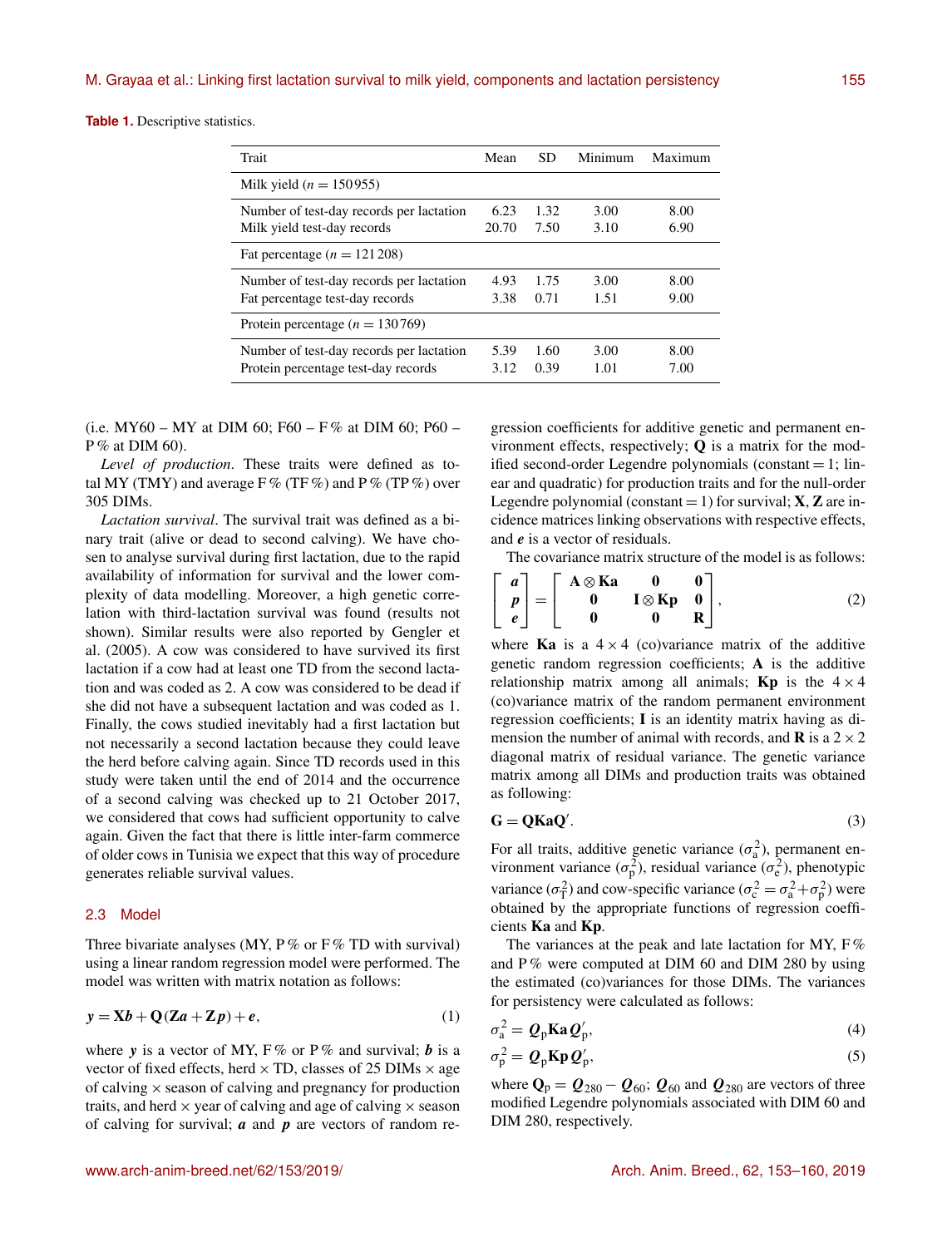

**Figure 1.** MY (continuous line; a), F% (dotted line; b) and P% (dashed line; c) by 25 classes of days in milk (DIMs).

The variances for level of production, TMY, TF % and TP % were the variances derived from the sums of full Legendre polynomial coefficients summed from DIM 1 to DIM 305 of each trait.

Heritability ( $h^2$ ) estimates of survival as well as MY, F% and P% at DIM 60 and DIM 280 were defined as the ratio of  $\sigma_a^2$  to  $\sigma_T^2$ . In order to take into account the fact that TMY, TF %, TP % and persistency are, following Jamrozik et al. (2001), second-stage traits defined from test days, the  $h^2$  estimates were computed as the ratio of  $\sigma_a^2$  and  $\sigma_c^2$ .

Random effects were assumed to be normally distributed and residual variances were assumed to be independent and constant along lactation. The use of a constant residual variance was also chosen so as not to render the model even more complex.

To avoid environmental covariances being considered as genetic covariances, within an animal, survival was modelled by a permanent environment effect, as proposed by Bastin et al. (2012). This effect together with a diagonal residual matrix allowed us to model non-genetic covariances between test-day yields, with the permanent environment effect part modelling the non-genetic cow-specific correlations between lactation-curve-based traits as level of production, persistency and survival. The sum of genetic and non-genetic cowspecific effects was considered as the total cow-specific effect and used in the study.

Variance components were estimated using the REMLF90 software (Misztal et al., 2002). After convergence of the REMLF90, the average information REML (AIREML) software was run using final estimates of the REMLF90. The standard error (SE) of (co)variance estimates and  $h^2$  were obtained using the average information REML matrix (Misztal et al., 2014). Approximated SE for correlations and  $h<sup>2</sup>$  were calculated using equations provided by Falconer and Mackay (1996) and Rustin et al. (2009).

# **3 Results**

From studied cows, only 75.20 % of cows reached their second lactation. The quarter of cows that left the herd during their first lactation had partial lactation data. Indeed, 35.34 % of the latter cows left the herd in the first 100 DIMs, 19.87 % left the herd in the middle of lactation (between 100 and 200 DIMs) and 44.79 % left the herd during the last part of lactation (after 200 DIMs).

Means for 25-DIM classes of MY,  $F\%$  and  $P\%$  are shown in Fig. 1.

The MY lactation curve had an inverted shape compared with content curves. The MY curve showed a typical shape: the peak occurred between the third and fourth classes (DIM 50–60 post-partum) and gradually fell thereafter. Curves for F % and P % were characterized by an early decrease reaching nadir point between DIM 35 and 50 after calving, followed by a steady increase to the end of lactation. Highest values for F%  $(3.5\%)$  were observed at the beginning and at the end of lactation (DIM 305) while the highest P% value  $(3.3\%)$  was reached at the end of lactation (DIM 305).

Additive genetic, permanent environment and cowspecific correlation estimates among all traits,  $h^2$  estimates as well as all standard errors are shown in Table 2. Genetic correlations of survival were positive for TMY  $(0.26 \pm 0.08)$  and negative for TF%  $(-0.24 \pm 0.06)$  and TP%  $(-0.13 \pm 0.06)$ . On the other hand, permanent environment and cow-specific correlations were, respectively, 0.16 ( $\pm$ 0.01) and 0.23 ( $\pm$ 0.01) between survival and TMY,  $-0.02$  ( $\pm 0.01$ ) and  $-0.05$  ( $\pm 0.01$ ) between survival and TF%, and  $-0.05$  ( $\pm 0.01$ ) and  $-0.06$  ( $\pm 0.01$ ) between survival and TP %. Genetic correlations between survival and MY persistency not to be seemed different from zero  $(-0.01 \pm 0.09)$  whereas permanent environment and cowspecific correlations were positive but low  $(0.07 \pm 0.01)$  and  $0.09 \pm 0.01$ , respectively). Nevertheless, genetic correlations between survival and persistency were moderate and negative for F% (−0.35 ± 0.09) and for P% (−0.19 ± 0.09). Permanent environment and cow-specific correlations were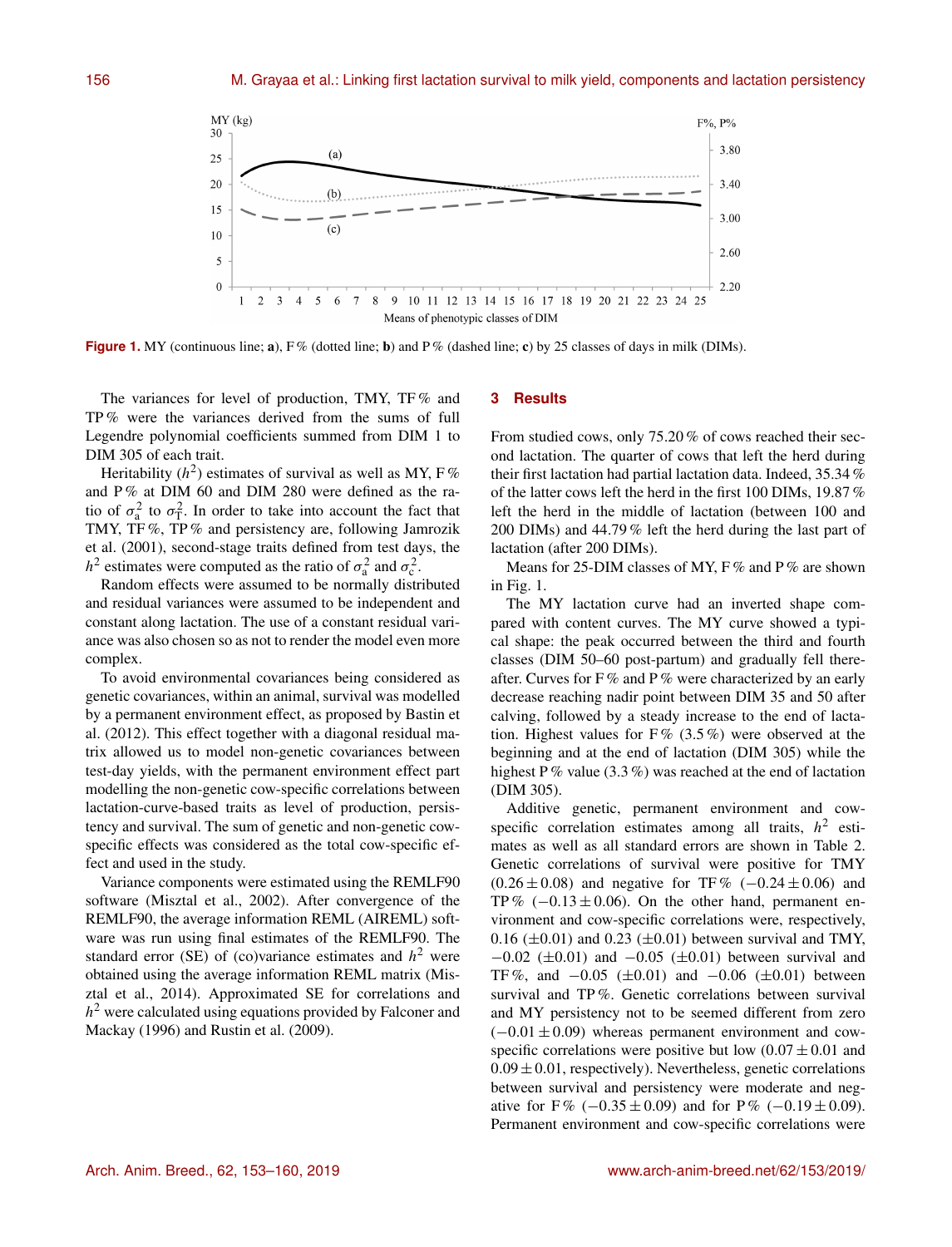**Table 2.** Heritability (in bold), additive genetics (above the diagonal), permanent environment correlation (below the diagonal), cow-specific correlation (in brackets) between first lactation survival and MY60, MY280, F60, F280, P60, P280, TMY, TF %, TP % and P as well as associated standard errors.

|                  | Survival                              | MY60                                  | MY280                             | <b>TMY</b>                            | Persistency      |
|------------------|---------------------------------------|---------------------------------------|-----------------------------------|---------------------------------------|------------------|
| Survival         | $0.03 \pm 0.01$                       | $0.21 \pm 0.10$                       | $0.20 \pm 0.10$                   | $0.26 \pm 0.08$                       | $-0.01 \pm 0.09$ |
| MY60             | $0.12 \pm 0.01$ (0.17 $\pm$ 0.01)     | $0.14 \pm 0.01$                       | $0.33 \pm 0.05$                   | $0.87 \pm 0.01$                       | $-0.53 \pm 0.03$ |
| MY280            | $0.18 \pm 0.07$ (0.25 $\pm$ 0.01)     | $0.58 \pm 0.01$ $(0.52 \pm 0.01)$     | $0.16 \pm 0.01$                   | $0.73 \pm 0.02$                       | $0.62 \pm 0.03$  |
| <b>TMY</b>       | $0.16 \pm 0.01$ (0.23 $\pm$ 0.01)     | $0.89 \pm 0.01$ (0.89 $\pm$ 0.01)     | $0.88 \pm 0.01$ (0.84 $\pm$ 0.01) | $0.23 \pm 0.01$                       | $-0.07 \pm 0.03$ |
| Persistency      | $0.07 \pm 0.01$ (0.09 $\pm$ 0.01)     | $-0.45 \pm 0.01$ ( $-0.47 \pm 0.01$ ) | $0.46 \pm 0.01$ $(0.51 \pm 0.01)$ | $-0.01 \pm 0.01$ ( $-0.02 \pm 0.01$ ) | $0.21 \pm 0.01$  |
|                  | Survival                              | F60                                   | F <sub>280</sub>                  | TF%                                   | Persistency      |
| Survival         | $0.03 \pm 0.01$                       | $-0.07 \pm 0.29$                      | $-0.40 \pm 0.14$                  | $-0.24 \pm 0.06$                      | $-0.35 \pm 0.09$ |
| F60              | $0.05 \pm 0.03$ (0.04 $\pm$ 0.03)     | $0.02 \pm 0.01$                       | $0.21 \pm 0.22$                   | $0.68 \pm 0.05$                       | $-0.33 \pm 0.07$ |
| F <sub>280</sub> | $-0.05 \pm 0.03$ ( $-0.10 \pm 0.02$ ) | $0.15 \pm 0.12$ (0.16 $\pm$ 0.08)     | $0.05 \pm 0.01$                   | $0.80 \pm 0.02$                       | $0.85 \pm 0.07$  |
| TF%              | $-0.02 \pm 0.01$ ( $-0.05 \pm 0.01$ ) | $0.73 \pm 0.02$ (0.71 $\pm$ 0.01)     | $0.76 \pm 0.01$ (0.77 $\pm$ 0.01) | $0.31 \pm 0.01$                       | $0.41 \pm 0.01$  |
| Persistency      | $-0.08 \pm 0.02$ ( $-0.11 \pm 0.01$ ) | $-0.63 \pm 0.06$ ( $-0.54 \pm 0.01$ ) | $0.67 \pm 0.05$ (0.74 $\pm$ 0.01) | $0.0 \pm 0.03$ (0.17 $\pm$ 0.01)      | $0.05 \pm 0.01$  |
|                  | Survival                              | <b>P60</b>                            | P <sub>280</sub>                  | $TP\%$                                | Persistency      |
| Survival         | $0.03 \pm 0.01$                       | $0.04 \pm 0.16$                       | $-0.23 \pm 0.12$                  | $-0.13 \pm 0.06$                      | $-0.19 \pm 0.09$ |
| <b>P60</b>       | $-0.01 \pm 0.03$ ( $-0.01 \pm 0.08$ ) | $0.04 \pm 0.01$                       | $-0.31 \pm 0.11$                  | $0.59 \pm 0.04$                       | $-0.73 \pm 0.04$ |
| P <sub>280</sub> | $-0.07 \pm 0.03$ ( $-0.09 \pm 0.02$ ) | $0.35 \pm 0.09$ (0.05 $\pm$ 0.01)     | $0.08 \pm 0.01$                   | $0.56 \pm 0.03$                       | $0.87 \pm 0.04$  |
| $TP\%$           | $-0.05 \pm 0.01 (-0.06 \pm 0.01)$     | $0.79 \pm 0.01$ (0.71 $\pm$ 0.01)     | $0.79 \pm 0.01$ (0.69 $\pm$ 0.01) | $0.31 \pm 0.01$                       | $0.10 \pm 0.03$  |
| Persistency      | $-0.05 \pm 0.02$ ( $-0.07 \pm 0.01$ ) | $-0.45 \pm 0.08$ ( $-0.59 \pm 0.01$ ) | $0.67 \pm 0.05$ (0.78 $\pm$ 0.01) | $0.14 \pm 0.03$ $(0.11 \pm 0.01)$     | $0.08 \pm 0.01$  |

DIMs: days in milk; MY60: milk yield at DIM 60; MY280: milk yield at DIM 280; F60: fat percentage at DIM 60; F280: fat percentage at DIM 280; P60: protein percentage at DIM 60; P280: protein percentage at DIM 280; TMY: total milk yield production; TF %: total fat percentage production; TP %: total protein percentage production; ±: standard errors.



Figure 2. Daily estimates of heritability  $(h^2)$  for MY (continuous line; a), F% (dotted line; b) and P% (dashed line; c) by days in milk (DIMs).

close to zero between survival and persistency for MY, F % and  $P\%$  except for  $F\%$  where cow-specific correlation between survival and persistency was  $0.11$  ( $\pm 0.01$ ). Genetic correlation between survival and MY (MY60 and MY280) was positive and had the same magnitude at peak lactation (MY60) and in late lactation (MY280). For permanent environment and cow-specific correlations, a different trend was observed and correlations were higher in late lactation (Table 2). The genetic correlation estimates between survival and  $F\%$  were negative and of a high magnitude in late lactation ( $-0.40 \pm 0.14$ ). Genetic correlation of P% with survival seemed not to be significantly different from zero for P60 (0.04  $\pm$  0.16) and was  $-0.23$  ( $\pm$ 0.12) for P 280.

Daily estimates of heritability for MY,  $F\%$  and  $P\%$  by DIM were plotted in Fig. 2. Milk yield was more heritable at the middle and end of lactation. For  $P\%$  and  $F\%$ , trends were different and showed border effects. The lowest heritability estimates for F % were observed between the 55th and the 95th DIM, while the lowest estimates were observed between the 111th and the 172nd DIM. Generally, daily heritability estimates of F % were small and did not even exceed 0.06 for two-thirds of lactation.

Heritability estimates for survival ranged from 0.02 to 0.04 while those of persistency were  $0.21$  ( $\pm 0.01$ ) for MY, 0.05 ( $\pm$ 0.01) for F% and 0.14 ( $\pm$ 0.01) for P% (Table 2). Estimates of  $h^2$  for TMY, TF% and TP% were 0.23 ( $\pm$ 0.01), 0.31 ( $\pm$ 0.01) and 0.31 ( $\pm$ 0.01), respectively.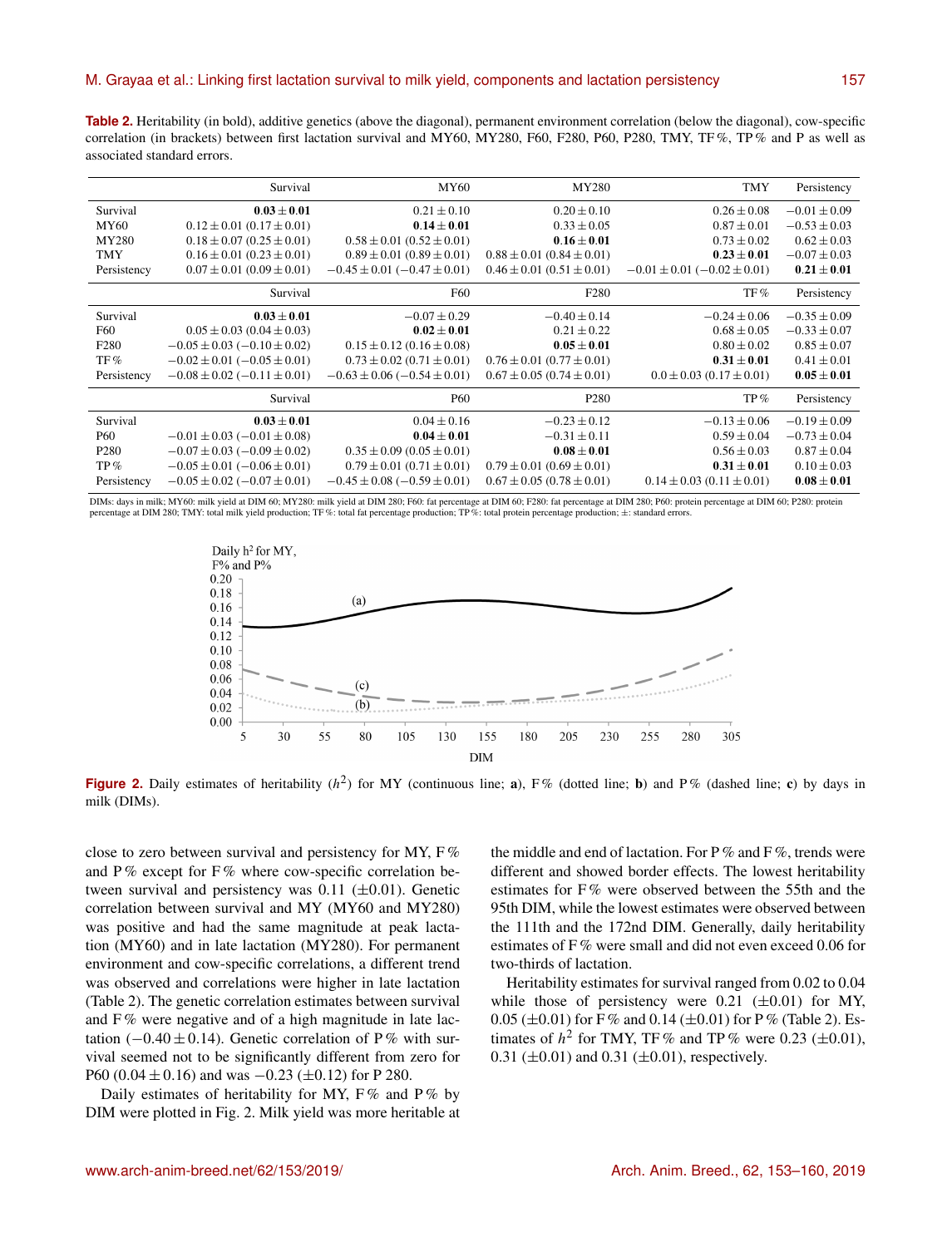# **4 Discussion**

The proportion of cows with partial lactation found in this study confirmed the findings of M'hamdi et al. (2010) on the same population, who reported that the highest risk of culling was found for cows at the beginning and at the end of the first lactation.

Lactation curve shapes for MY and components plotted in this study (Fig. 1) were similar to those of Bouallegue et al. (2014), who found similar curve shapes in a Mediterranean hot climate.

Few studies have used random regression models to investigate the relationship between milk yield and survival whereas studies linking major milk components to survival are even scarcer (Dematawewa and Berger, 1998; Zavadilovà and Zink, 203). The literature provided evidence that survival was influenced by MY (Pool et al., 2003; Ajili et al., 2007; M'hamdi et al., 2010). Genetic correlations between TMY and survival are very variable as survival's definition changes from a continuous trait to survival at certain point of time (Dematawewa and Berger, 1998; Pool et al., 2003). However, these correlations are usually positive as also found in the current study. Positive phenotypic and cow-specific correlations between survival and TMY seemed to indicate that in Tunisia farmers may provide better management for highly producing cows during their first lactation and eventually prioritize their health treatment over other cows in order to keep them in the herd for as long as possible. On the other hand, the genetic antagonism found between survival and TF % was higher than in the findings of Dematawewa and Berger (1998) and Zavadilová and Zink (2013), who reported genetic correlations of −0.20 and −0.18, respectively. These same authors reported similar genetic correlations between survival and TP%  $(-0.15 \text{ and } -0.13, \text{ respectively}).$ This antagonism can partly be explained by the fact that high  $F\%$  and lower P% require a constant high consumption of energy, and consequently cows may undergo an excessive mobilization of reserves leading to a negative energy balance. This negative energy balance is associated with fertility and therefore with the ability to achieve a next calving and therefore to survive.

According to our results, cows that had higher  $F$ % and  $P$ % persistency, are expected to exit the herd earlier. The question that arises is whether this negative genetic relationship is due to the beginning of lactation or not. Unexpectedly, results showed that it is rather due to the end of lactation. A hypothesis could be, that lower MY leads to lower survival, and at the same time lower MY leads to higher  $F\%$  and  $P\%$ . This could finally end up with a negative correlation of F280 to survival. However, survival was not genetically associated with F % and P % at their peak. Morton et al.  $(2017)$  reported that low levels of  $P\%$  in early lactation can be due to an energy deficit that results in reproductive difficulties. At this early stage of lactation, farmers seem to postpone the culling decision by giving the cow more chances to overcome its reproductive problems. This may explain weak environmental and cow-specific correlations in early lactation found in our study.

As regards survival,  $h^2$  estimates were similar to other studies using a sire model (Boettcher et al., 1999; Du Toit et al., 2009) and lower than the majority of the results of survival models (Boettcher et al., 1999). Milk yield persistency had similar  $h^2$  compared to those found by Canaza Cayo et al. (2015) (ranged from 0.10 to 0.33). For the persistency of F% and P%,  $h^2$  estimates were low. Given that  $h^2$  of persistency varied significantly depending on definition (Biassus et al., 2010), it could be stated that persistency's definition was not optimal for this trait as it was for MY and for P %. However, the SE obtained in this study showed that these estimates of  $h^2$  differ from zero. Therefore, these low estimates could be due to the stressful climatic conditions, constrained feeding resources and the sampling process preventing the full genetic potential of cows from being expressed (Hammami et al., 2008). Milk contents and detailed milk composition (fatty acids and metabolites) were found to be more sensitive to warmer conditions compared to the milk yield at a phenotypic and genetic level (Hammami et al., 2015). Tunisia experiences high temperatures and humidity (THI > 70) going beyond the thermoneutral threshold for nearly half the year.

For TMY, TF % and TP %,  $h^2$  estimates were higher than those found by Hammami et al. (2008) by using a random regression model (0.17, 0.13 and 0.15, respectively). However,  $h^2$  daily estimates were low, especially for F% and P%. These results were similar to those found by Hammami et al. (2008) on the same population.

# **5 Conclusion**

In conclusion, the results of the present study revealed a positive genetic, environmental and cow-specific relationship between survival and TMY. Moreover, survival was genetically negatively correlated to TF % and slightly less to TP %. The most likely reasons could be that highly (milk) yielding cows are preferentially treated; however, high fat and protein production through high percentages requires a constant high consumption of energy. Consequently, cows may undergo an excessive mobilization of reserves that can lead to a negative energy balance that is associated with the ability of the cow to calve again.

On the other hand, correlations between survival and MY persistency were low. However, cows that had higher F % persistency were more likely to exit the herd earlier. The question that arose was whether this negative relationship was due to the beginning of lactation. Unexpectedly, results showed that it was linked to high percentages at the end of lactation.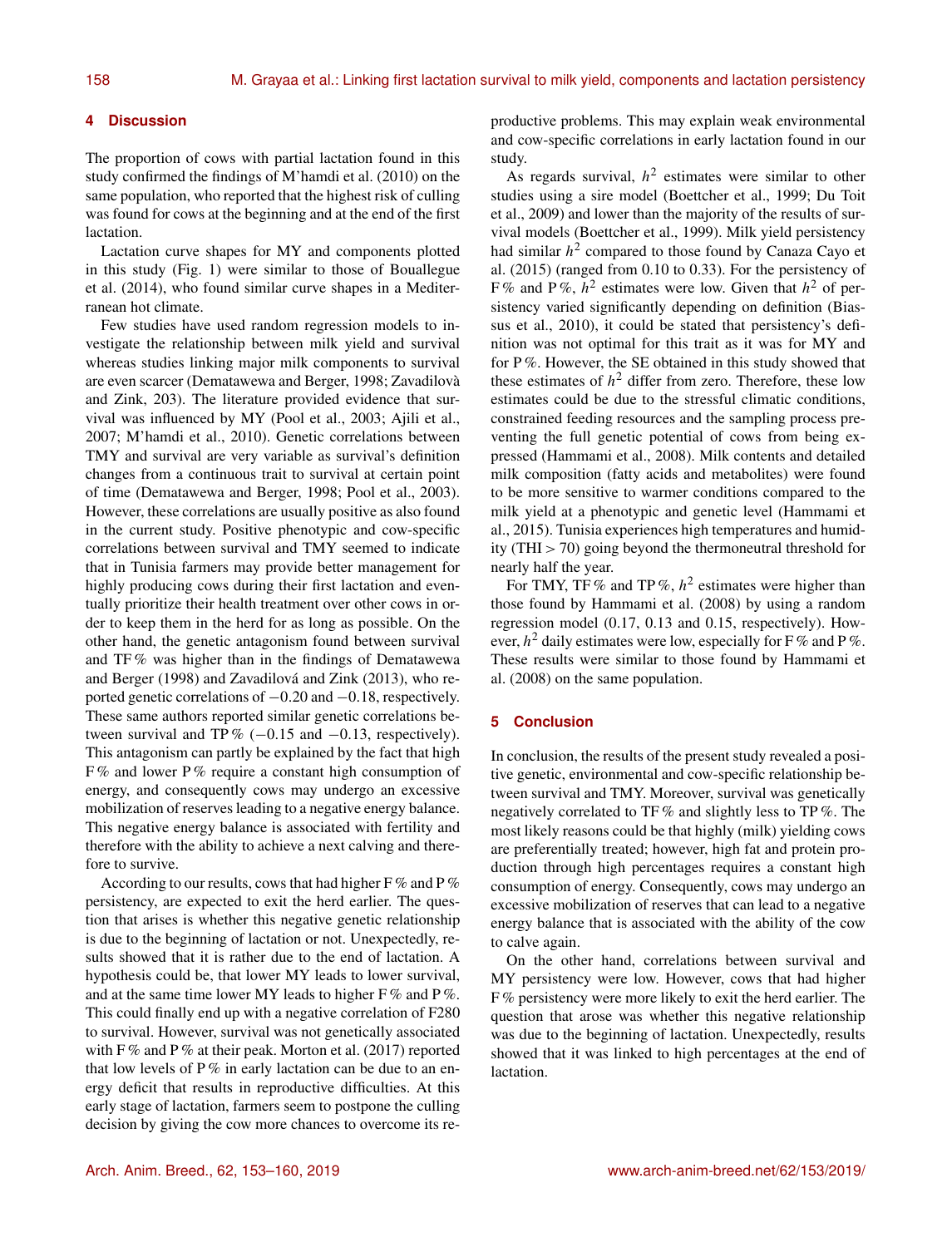**Data availability.** The data (pedigree and phenotypic data) cannot be made publicly accessible because they are not the property of the authors but that of the Genetic Improvement Center (Tunisian Livestock and Pasture Office) acting on the behalf of the owners of the performance-recorded cows.

**Author contributions.** MG edited the data, developed the model and prepared the manuscript with contributions from all co-authors.

**Competing interests.** The authors declare that they have no conflict of interest.

**Acknowledgements.** Authors are thankful to the Genetic Improvement Center (Tunisian Livestock and Pasture Office) for providing the data. Computational resources have been provided by the Consortium des Équipements de Calcul Intensif (CÉCI) funded by the National Fund for Scientific Research (F.R.S. – FNRS, Brussels, Belgium) under grant no. 2.5020.11.

Edited by: Steffen Maak Reviewed by: two anonymous referees

# **References**

- Ahlman,T., Berglund, B., Rydhmer, L., and Strandberg, E.: Culling reasons in organic and conventional dairy herds and genotype by environment interaction for longevity, J. Dairy Sci., 94, 1568– 1575, 2011.
- Ajili, N., Rekik, B., Ben Gara, A.,and Bouraoui, R.: Relationships among milk production, reproductive traits, and herd life for Tunisian Holstein-Friesian cows, Afr. J. Agr. Res., 2, 57–61, 2007.
- Bastin, C., Berry, D. P., Soyeurt, H., and Gengler, N.: Genetic correlations of days open with production traits and contents in milk of major fatty acids predicted by mid-infrared spectrometry, J. Dairy Sci., 95, 6113–6121, 2012.
- Biassus, I. O., Cobuci, J. A., Costa, C. N., Rorato, P. R. N., Braccini Neto, J., and Cardoso, L. L.: Persistence in milk, fat and protein production of primiparous Holstein cows by random regression models, Rev. Bras. Zootecn., 39, 2617–2624, 2010.
- Boettcher, P. J., Jairath, L. K., and Dekkers, J. C. M.: Comparison of methods for genetic evaluation of sires for survival of their daughters in the first three lactations, J. Dairy Sci., 82, 1034– 1044, 1999.
- Bouallegue, M., M'Hamdi, N., Ben Hamouda, M., and Haddad, B.: Study of non-genetic factors on the shape of lactation curves for milk yield, fat and protein percents of Holstein-Friesian cows under hot Mediterranean climate, Archivos de Zootecnia, 171, 55– 75, 2014.
- Canaza-Cayo, A. W., Lopes, P. S., da Silva, M. V., de Almeida Torres, R., Martins, M. F., Arbex, W. A., and Cobuci, J. A.: Genetic parameters for milk yield and lactation persistency using random regression models in Girolando cattle, J. Anim. Sci., 28, 1407– 1418, 2015.
- Cole, J. B. and Null, D. J.: Genetic evaluation of lactation persistency for five breeds of dairy cattle, J. Dairy Sci., 92, 2248–2258, 2009.
- Dematawewa, C. M. B. and Berger, P. J.: Genetics and breeding genetic and phenotypic parameters for 305-day yield, fertility, and survival in Holsteins, J. Dairy Sci., 81, 2700–2709, 1998.
- De Vries, A., Olson, J. D., and Pinedo, P. J.: Reproductive risk factors for culling and productive life in large dairy herds in the eastern United States between 2001 and 2006, J. Dairy Sci., 93, 613–623, 2010.
- Ducrocq, V. and Sölkner, J.: The Survival Kit-a Fortran package for the analysis of survival data, in: Proceedings of the 5th World Congress on Genetic. Applied to Livestock Production, Guelph, Ontario, Canada, 22, 51–52, 1994.
- Ducrocq, V., Quaas, R. L., Pollak, E. J., and Casella, G.: Length of productive life of dairy cows:1. Justification of a Weibull Model, J. Dairy Sci., 71, 3061–3070, 1988.
- Du Toit, J., van Wyk, J. B., and Maiwashe, A.: Genetic parameter estimates for functional herd life for the South African Jersey breed using a multiple trait linear model, S. Afr. J. Anim. Sci., 39, 40–44, 2009.
- Falconer, D. S. and Mackay, T. F. C.: Genetic and environmental correlations, in: Introduction to Quantitave Genetics, 4th Edn., Longman, Essex, UK, 315–316, 1996.
- Gengler, N.: Persistency of lactation yields: a review, in: Proceedings of the International Workshop of Genetic Improvement of Functional Traits in Cattle, Gembloux, Belgium, 87–96, 1996.
- Gengler, N., Vanderick, S., Mayeres, P., Gillon, A., and Croquet, C.: Genetic evaluation of cow survival using a lactation random regression model, Interbull Bulletin no. 33, Interbull, Sweden, 176–180, 2005.
- Gianola, D.: Theory and analysis of threshold characters, J. Anim. Sci., 54, 1079–1096, 1982.
- Hammami, H., Rekik, B., Soyeurt, H., Ben Gara, A., and Gengler, N.: Genetic parameters for Tunisian Holsteins using a test-day random regression model, J. Dairy Sci., 91, 2118–2126, 2008.
- Hammami, H., Vendenplas, J., Vanrobays, M. L., Rekik, B., Bastin, C., and Gengler, N.: Genetic analysis of heat stress effects on yield traits, udder health and fatty acids of Wallon Holstein cows, J. Dairy Sci., 98, 4956–4968, 2015.
- Harder, B., Bennewitz, J., Hinrichs, D., and Kalm, E.: Genetic parameters for health traits and their relationship to different persistency traits in German Holstein dairy cattle, J. Dairy Sci., 89, 3202–3212, 2006.
- Interbull: Description of National Genetic Evaluations Systems for dairy cattle traits as applied in different Interbull member countries, available at: [http://www.interbull.org/ib/geforms,](http://www.interbull.org/ib/geforms) last access: 2 October 2017.
- Jairath, L. K., Hayes, J. F., and Cue, R. I.: Multitrait restricted maximum likelihood estimates of genetic and phenotypic parameters of lifetime performance traits for Canadian Holsteins, J. Dairy Sci., 99, 303–312, 1994.
- Jairath, L., Dekkers, J. C. M., Schaeffer, L. R., Liu, Z., Burnside, E. B., and Kolstad, B.: Genetic evaluation for herd life in Canada, J. Dairy Sci., 81, 550–562, 1998.
- Jamrozik, J., Schaeffer, L. R., and Dekkers, J. C. M.: Genetic evaluation of dairy cattle using test day yields and random regression model, J. Dairy Sci., 80, 1217–1226, 1997.